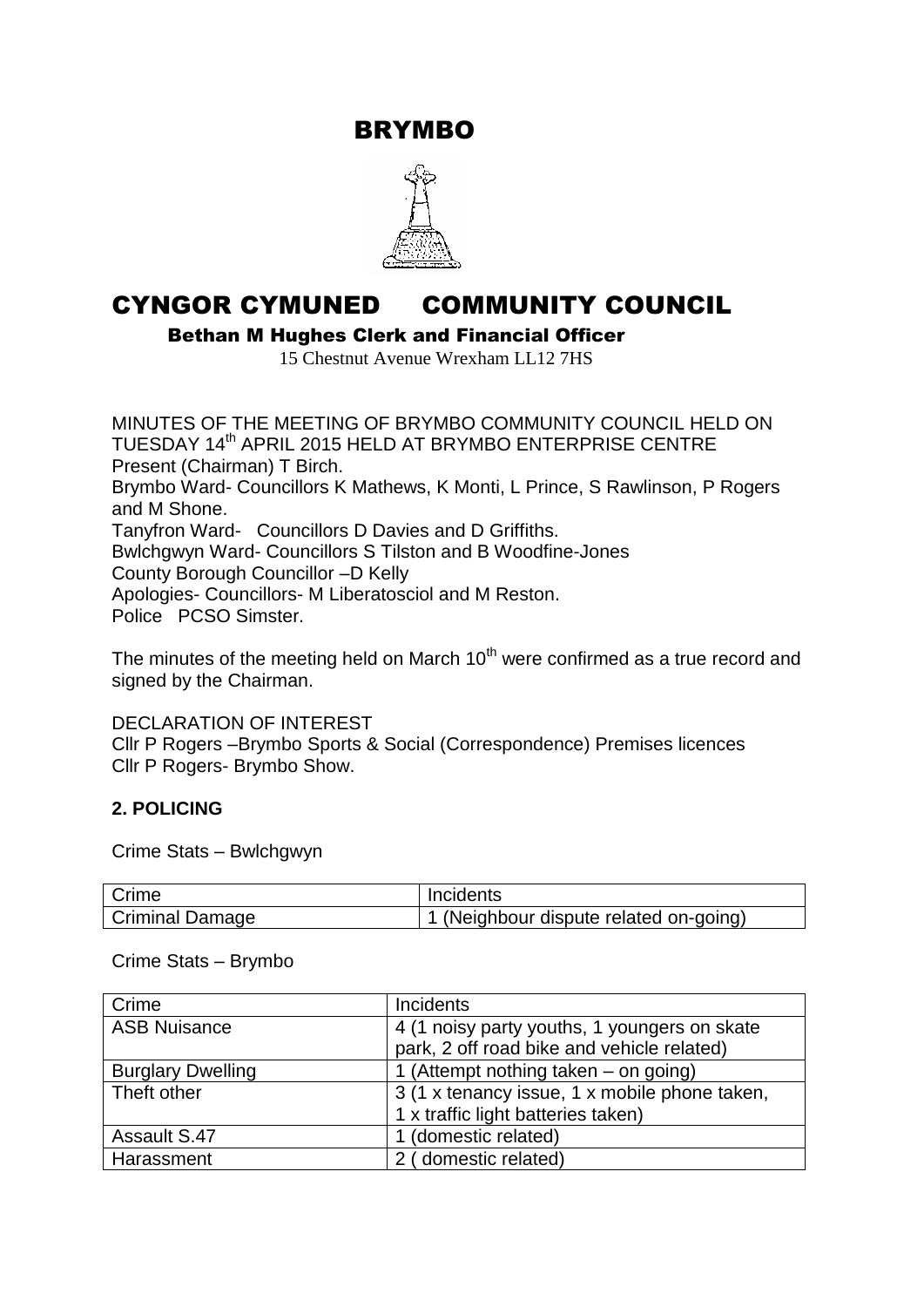Crime Stats – Tanyfron

| Crime               | Incidents                          |
|---------------------|------------------------------------|
| <b>ASB Nuisance</b> | 1 (nuisance neighbours - on going) |
| <b>ASB Personal</b> | 2 (Neighbour dispute – on going)   |

PCSO Simster said that the crime figures this month had halved in comparison to the same time last year. The Chairman thanked him for his work and for attending on his day off.

## **3. COUNTY BOROUGH COUNCILLOR'S REPORTS**

Cllr D Kelly said that there had been issues with road contractors in Bwlchgwyn as signage and sandbags had been left behind when work had been finished. The kitchen and bathroom works had been completed and Cllr Kelly said that the tenancy liaison officer had worked hard with residents to ensure the work had been completed smoothly for residents. He said that with regards to the collapsed culvert he mentioned the previous month, WCBC had decided not to pursue the landowner and had resolved the situation by linking it to an existing drainage network. Cllr Woodfine-Jones raised concerns about water leaking down Brymbo Road and Cefn Road as this had frozen over the winter period and broken the surface of the road. He said that also the bridge over the stream at Cefn Road had been hit by a tractor. Cllr Kelly said he would look into these matters.

Cllr Rogers said that the new Skate Park had been completed the week before the school Easter holidays and had proved to be a great success for the children of the village. Cllr Rogers said that work was due to start imminently on the landscaping on the Mytton development.

#### **4. ROADS**

Cllr Rogers said that he had attended a meeting that afternoon where WCBC had agreed to begin the consultation process regarding Queens Road. The cost for this was estimated at approx. £450k. These costs could rise as the process progressed. No grants were available for this scheme. If objections were made to the closure of the road permanently the final decision would then be made by a magistrate. An option discussed was that WCBC would fund new infrastructure improvements to Station Road to make it open to two way traffic. He said that there were narrower roads in the area which were two ways therefore this could be possible. WCBC were looking to address all issues during the consultation progress.

Cllr Rogers told members that the spine road was nearly complete. There was a safety audit due the next day. Once this was complete WCBC would issue an interim certificate to the developers. Cllr Rogers told members that the old school site in Brymbo had been sold and a planning application had been submitted. The Clerk had not received it as yet. He said that a TPO had been issued on two trees in the Churchyard that were overhanging the site. Cllr Rogers said that he had spoken to residents regarding the adopted road in Tanyfron and had explained the Local Authorities position regarding it. A letter was going to be sent to the Clerk requesting that the CC contribute to improving the road. Members requested that the Clerk write to One Voice Wales to see if this could be done and also to see if there would be any problems if the CC contributed financially. Cllr Shone said he had concerns re Coed y Felin Road as he witnessed a near fatal accident when a car approached the bend at speed. Cars were parked on the blind bend and this was a dangerous situation.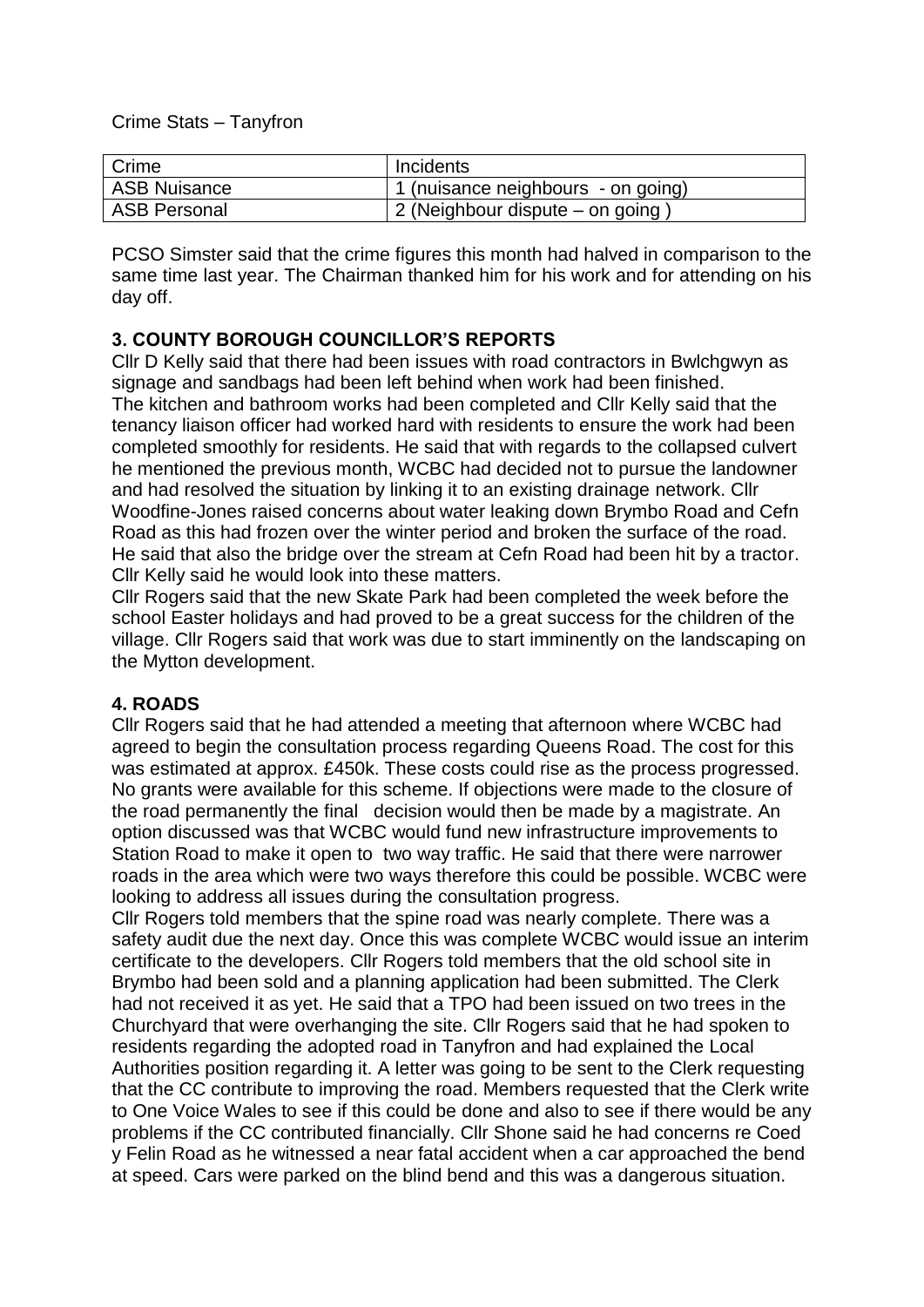This needed to be addressed. Cllr Mathews said he was concerned about the numerous road closures on Green Road. It had been closed again and was due to be closed again in the near future. This was causing major disruption to residents who lived there.

## **5. BUS SHELTER SERVICES AND STOPS**

Cllr Monti told members that a bus had hit the stone bus shelter on High Street and had caused some damage. Cllr Rogers said that he had noticed it and had queried it with the bus company however they were not admitting liability. Cllr Rogers said he would send the Clerk the contact he had at the bus company in order that she writes to them.

## **6. PLAYING FIELDS AND PLAYGROUNDS**

Cllr Monti said that the sub-committee at Bronwens Green had agreed to look again at the trees on Bronwens Green. Cllr Rogers said he would contact the tree surgeon at WCBC who would come out to look at the trees to see if work needed to be done.

## **7. FOOTPATHS/LIGHTING**

Cllr Tilston said that Jones lighting had not fulfilled their contract regarding lamp 384. It had been out since before Christmas and should have been fixed by 23/03/15. Cllr Rogers said that there had been a change of staff at Jones lighting and he would pass on the new details to Cllr Tilston. Cllr Rogers said that a resident of Maelor View had informed him that a light there had been out for a considerable length of time. He had raised the issue with Jones lighting however it was still out. Cllr Rogers said that WCBC had requested to remove a CC light (29) along the spine road and replace it with a superior lamp. WCBC would then maintain it. Permission was given on the understanding that the column was handed back to the CC for future use. After tarmacking the road the new lamp had not been removed as requested. A miscommunication had occurred resulting in WCBC paying for the lamp to be removed at a future date and WCBC would foot the bill.

#### **8. WAR MEMORIAL/CHURCHYARD**

Cllr Rogers said that there had been concerns raised regarding Engedi Chapel in Brymbo. The condition of the chapel and site had deteriorated greatly and he had raised this with the local authority. Cllr Monti asked whether there was a law that would enable the building to be taken over and demolished. Cllr Rogers said that apparently it was not in a dangerous enough state for this to happen and it was not on an A or B road. Cllr Rogers asked whether the CC could write to the developers and WCBC to support the residents who were affected by the site. Cllr Monti proposed that the Clerk do this. This was seconded by Cllr Mathews. All were in favour. A resident of Brymbo who lived next to the site requested permission to speak. This was granted. She said that windows were broken, scaffolding was flapping and the site was generally untidy and an eyesore. Cllr Birch said that the CC would support residents as there was a health and safety issue which needed to be addressed. Cllr Shone said that there was at one time a planning application for this site and asked whether WCBC could negotiate a settlement with the developers. Cllr Rogers said that there had been issues in the past which had halted plans and he said that WCBC needed to work with the developers to come to a safe conclusion. He said that Dave Sharp (WCBC) was going to look at the site that week and Cllr Rogers would attend.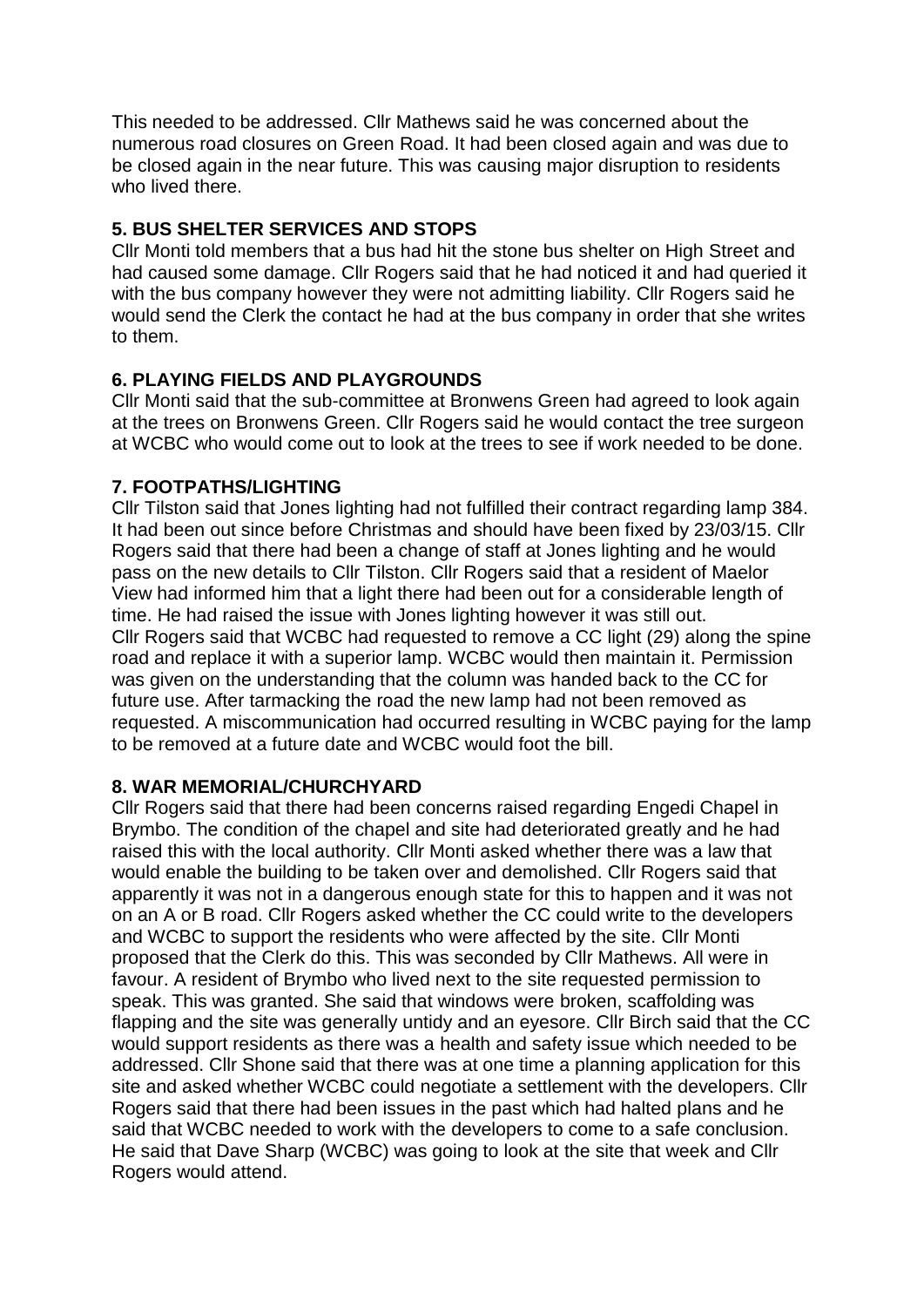# **9. PLANNING**

ERECTION OF THREE DETACHED DWELLINGS AND NEW VEHICULAR AND PEDESTRIAN ACCESS LAND AT JUNCTION OF BRYN ROAD AND HARWD ROAD BRYMBO P/2015/0204-No observations.

Cllr Rogers said that a planning application had been submitted for New Road, Lodge with a planning request for 50 dwellings. Members raised concerns regarding this as the embankment ran alongside the site and there was a fault running through as had been seen previously. Cllr Mathews said that it appeared that the embankment had been removed. Cllr Shone believed that the embankment could not be removed without submitting relevant documentation. Cllr Rogers said that he understood that the trees had been removed from the embankment rather than it having been excavated. Cllr Shone said he was concerned that the embankment may weaken and collapse. Cllr Rogers said that the planning application was only an outline however all the comments made would be passed to the relevant department when considering the application. The Chairman re-iterated that the concerns of members must be raised.

## **10. BWLCHGWYN ENVIRONMENTAL FUND**

Cllr Tilston said that he had been unable to get costing for the work as was stated in the previous minutes, however he had costing's for work which the Church needed to be done. These were approx. £5k. Cllr Tilston proposed and Cllr Woodfine-Jones seconded that the work for the Church would be funded form the Environmental Fund. All were in favour.

## **11. DONATIONS**

The following donations were agreed:

#### **Family Friends**

Cllr Rogers proposed a donation of £50.00 which was seconded by Cllr Monti. Cllr Shone proposed an amendment of £200.00 which was seconded by Cllr Woodfine-Jones.

A vote was taken on the amendment. There were 3 votes in favour and 6 against. A further vote was taken on the proposal. There were 6 in favour and 3 against. The motion of a donation of £50.00 was therefore carried.

#### **Homestart**

Cllr Shone proposed a donation of £100.00 be made, which was seconded by Cllr Monti.

Cllr Rogers proposed an amendment of £50.00 be made which was seconded by Cllr Davies.

A vote was taken on the amendment. There were 6 in favour and 1 against. A further vote was taken on the proposal. There were 2 in favour and 5 against. The motion of a donation of £50.00 was therefore carried.

#### **Brymbo Show**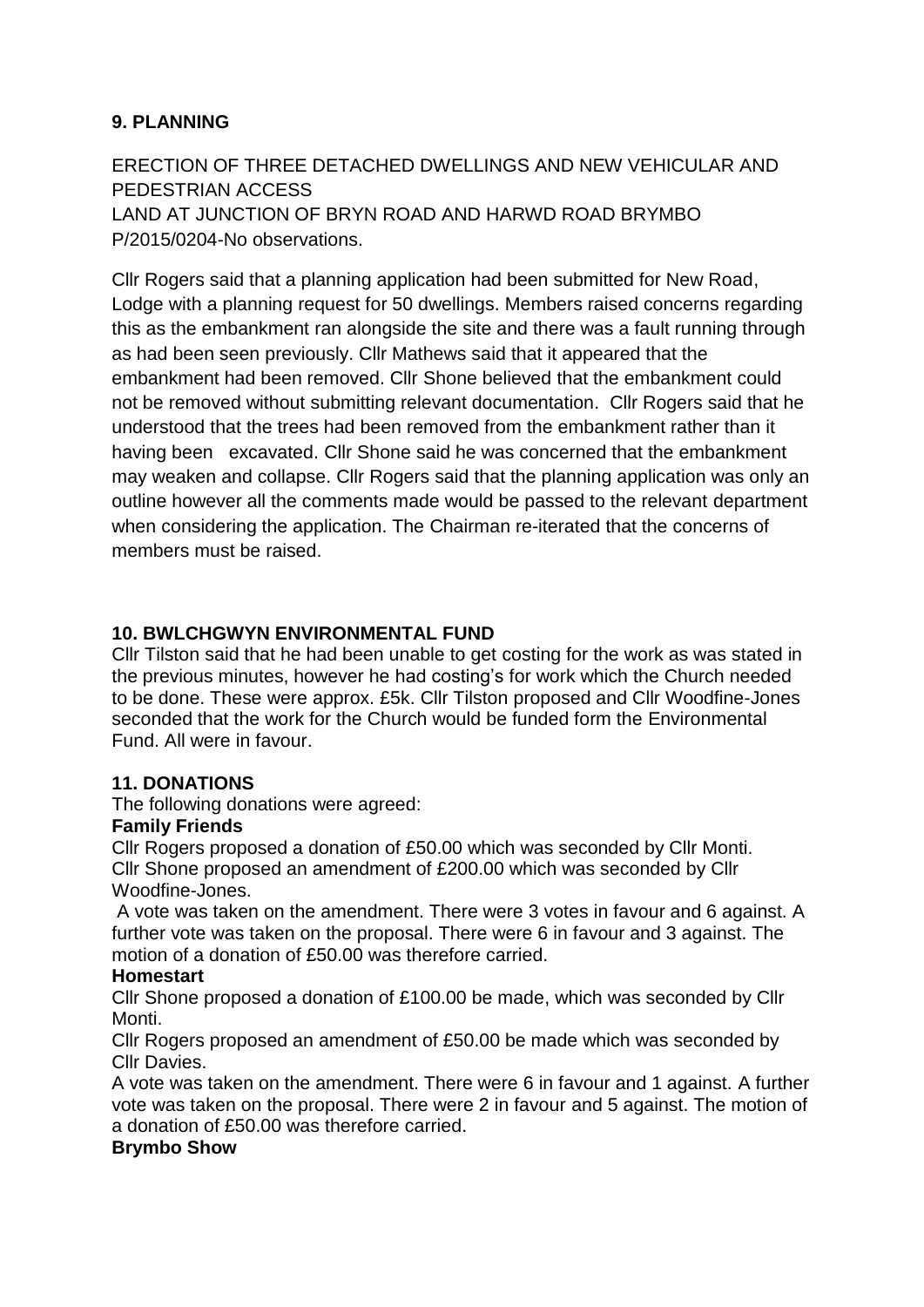Cllr Shone proposed a donation of £100.00 which was seconded by Cllr Griffiths. A vote was taken. All were in favour.

#### **Friends of the Gresford Colliery Disaster Memorial**

Cllr Rogers proposed a donation of £100.00 be made which was seconded by Cllr Griffiths. A vote was taken. All were in favour.

## **All Saints Church Southsea**

Members agreed that the donation for Southsea Church should be made from the Tanyfron Environmental Fund. The donation was to help fund the refurbishment of community facilities. Cllr Davies proposed a donation of £500.00 which was seconded by Cllr Griffiths. A vote was taken. All were in favour.

## **All saints Church Southsea**

An application to help with the upkeep of the Church Graveyard had been received. Cllr Monti proposed £300.00 be donated which was seconded by Cllr Woodfine-Jones. A vote was taken. All were in favour. The funds would come from the Churchyard maintenance budget.

## **The National Eisteddfod of Wales**

An application had been received from the above. Members agreed that as this was not a local charity they could not support it at present.

# **12. CORRESPONDENCE**

APPLICATION FOR A PREMISES LICENCE UNDER THE LICENSING ACT 2003 IN FOCUS ACCOUNTING SOLUTIONS WORKPLACE PENSIONS SEMINAR ADOPT A KIOSK FOR AS LITTLE AS A £1

## **13. ACCOUNTS FOR PAYMENT**

| 2793 B M HUGHES REFUND OF POSTAGES    | 6.82    |
|---------------------------------------|---------|
| 2794 E-ON CAMBRIAN HOUSE              | 850.00  |
| 2795 SCOTTISH POWER ENERGY            | 1058.81 |
| 2796 BTRT HIRE OF ROOM FEB            | 20.00   |
| 2797 JONES LIGHTING MAINTENANCE       | 1074.10 |
| 2798 AJI ACCOUNTING SOLUTIONS PAYROLL | 56.70   |
| 2799 INLAND REVENUE                   | 406.66  |
| 2800 B M HUGHES SALARY                | $\star$ |
| 2801 ST MARYS CHURCH GRANT            | 2700.00 |
| 2802 DEE VALLEY WATER BRON GREEN      | 159.80  |
| 2803 N GRIFFITHS BRONWENS GREEN       | 108.00  |

The meeting closed at 8.25 p.m.